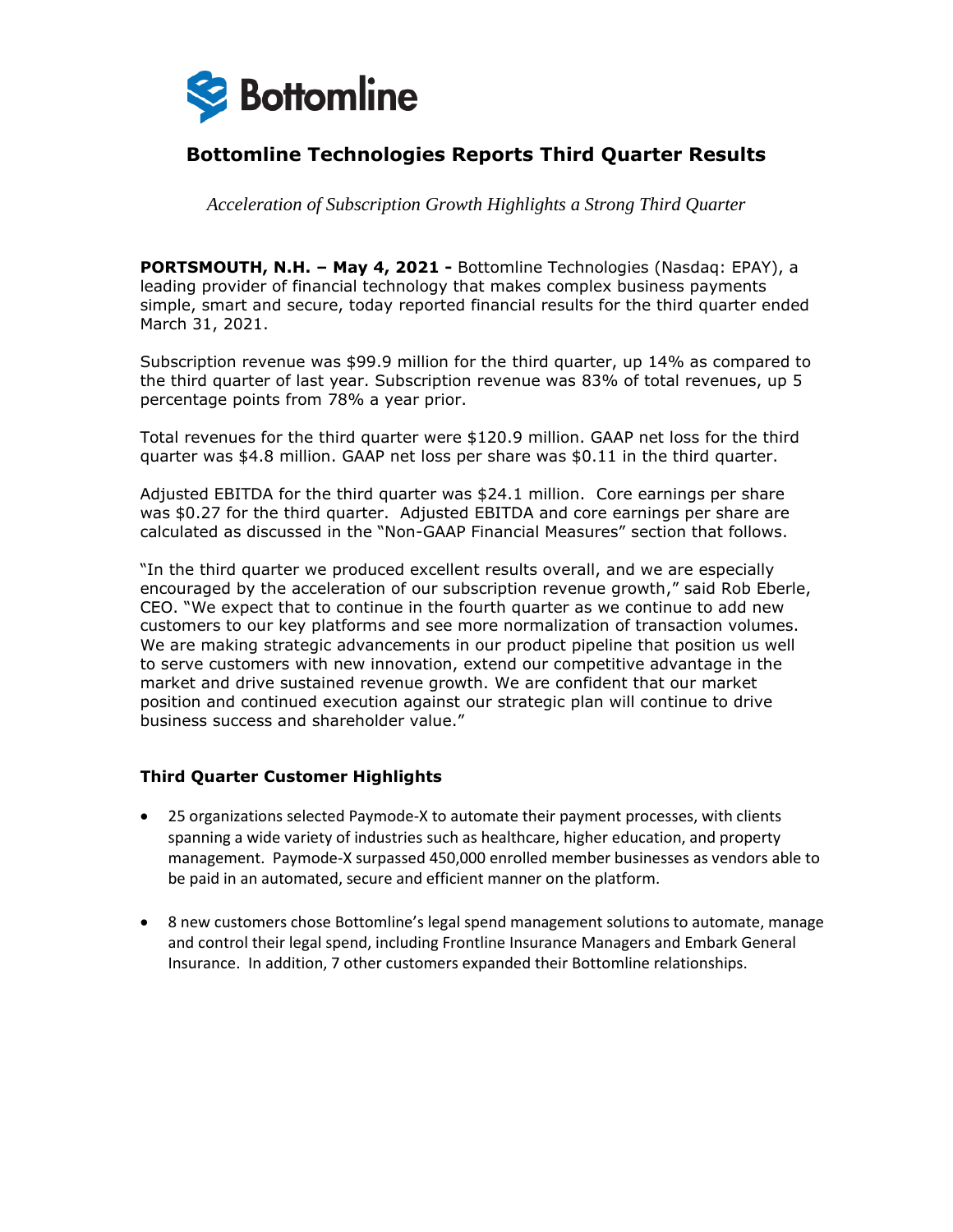• Three customers selected Bottomline's digital banking platform to help them compete and grow their corporate and business banking franchises. A \$10B consumer credit reporting agency selected Bottomline's CFRM solution to protect their cloud data through cloud enabler and encryption solutions. A \$500B national bank extended Bottomline's CFRM solution for insider and employee fraud, and a local community bank selected Bottomline's DBIQ Engage platform for online account opening and customer analytics to engage intelligently throughout the customer lifecycle and acquire, deepen and grow profitable relationships.

### **Third Quarter Strategic Corporate Highlights**

- Bottomline acquired TreasuryXpress, a leading provider of cloud-based treasury solutions to corporations and banks around the world. The addition of the TreasuryXpress product set represents an important strategic expansion of Bottomline's business payment solutions and a key element of its Payment and Cash Lifecycle platform.
- Bottomline was recognized with a Gold Stevie® Awards for Customer Contact Center of the Year in the technology industries segment of the global business awards. The award is the third Stevie Award presented to Bottomline in as many years.
- Bottomline was awarded the UK Customer Service Excellence Standard for the  $10^{th}$  successive year.
- Bottomline's APAC-Singapore team received the SBR International Business Award for a Secure Payments project completed with banking partner JSOL, recognizing the most outstanding international firms in Singapore.

**###**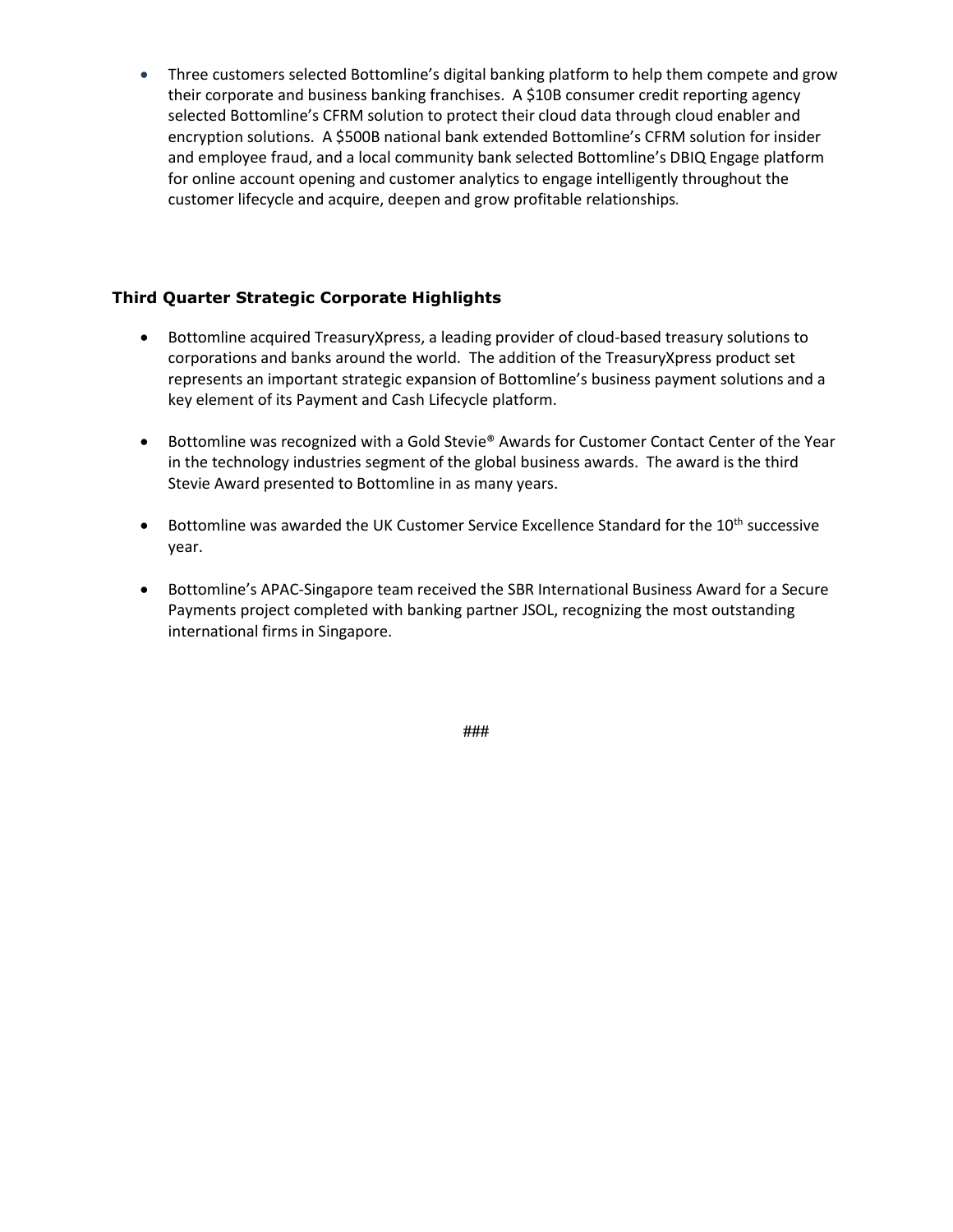### **Non-GAAP Financial Measures**

We have presented supplemental non-GAAP financial measures as part of this earnings release. We believe that these supplemental non-GAAP financial measures are useful to investors because they allow for an evaluation of the company with a focus on the performance of its core operations, including more meaningful comparisons of financial results to historical periods and to the financial results of less acquisitive peer and competitor companies. Core net income, core earnings per share, constant currency information and adjusted EBITDA are all non-GAAP financial measures.

Core net income and core earnings per share exclude certain items, specifically amortization of acquisition related intangible assets, stock-based compensation, acquisition and integration-related expenses, restructuring related costs, excess depreciation expense associated with restructuring events, minimum pension liability adjustments, amortization of debt issuance costs and other costs and other non-core or nonrecurring benefits or expenses that may arise from time to time.

Acquisition and integration-related expenses include legal and professional fees and other direct transaction costs associated with business and asset acquisitions, costs associated with integrating acquired businesses, including costs for transitional employees or services and integration related professional services costs and other incremental charges we incur as a direct result of acquisition and integration efforts.

Periodically, such as in periods that include significant foreign currency volatility, we may present certain metrics on a "constant currency" basis, to show the impact of period to period results normalized for the impact of foreign currency rate changes. We calculate constant currency information by translating prior period financial results using current period foreign exchange rates.

Adjusted EBITDA represents our GAAP net income or loss, adjusted for charges related to interest expense, income taxes, depreciation and amortization and other charges as noted in the reconciliation that follows.

Our executive management team uses these same non-GAAP financial measures internally to assess the ongoing performance of the company. The same non-GAAP information is used for corporate planning purposes, including the preparation of operating budgets and in communications with our board of directors with respect to our core financial performance. Since this information is not a GAAP measurement of financial performance, there are material limitations to its usefulness on a stand-alone basis, including the lack of comparability of this presentation to the GAAP financial results of other companies. This non-GAAP financial information should not be considered in isolation from, or as a substitute for, our financial results presented in accordance with GAAP.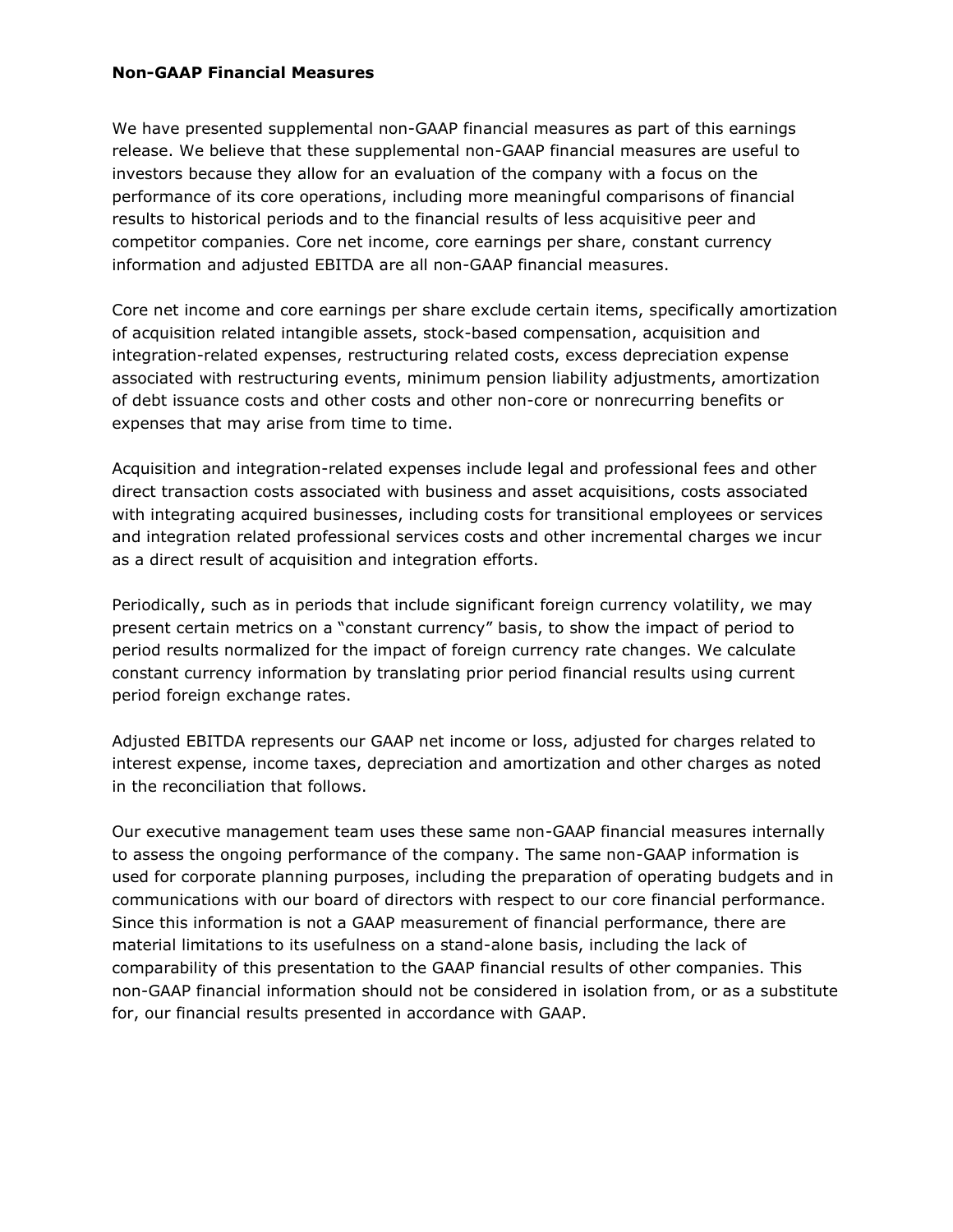## **Non-GAAP Financial Measures (Continued)**

### Reconciliation of Core Net Income

A reconciliation of core net income to GAAP net loss for the three and nine months ended March 31, 2021 and 2020 is as follows:

|                                                          |            | <b>Three Months Ended</b><br>March 31, |            | <b>Nine Months Ended</b><br>March 31, |  |
|----------------------------------------------------------|------------|----------------------------------------|------------|---------------------------------------|--|
|                                                          | 2021       | 2020                                   | 2021       | 2020                                  |  |
|                                                          |            | (in thousands)                         |            |                                       |  |
| <b>GAAP net loss</b>                                     | \$ (4,769) | \$(7,468)                              | \$ (8,993) | \$ (6,226)                            |  |
| Amortization of acquisition-related intangible assets    | 5,443      | 5,121                                  | 15,614     | 15,284                                |  |
| Stock-based compensation plan expense                    | 11,498     | 9,289                                  | 33,644     | 31,298                                |  |
| Acquisition and integration-related expenses             | 738        | 986                                    | 2,078      | 4,640                                 |  |
| Restructuring (benefit) expense                          | (4)        | 730                                    | 987        | 939                                   |  |
| Excess depreciation associated with restructuring events |            |                                        | 528        |                                       |  |
| Minimum pension liability adjustments                    | (55)       | 50                                     | (119)      | 140                                   |  |
| Amortization of debt issuance costs                      | 103        | 103                                    | 310        | 310                                   |  |
| Global ERP system implementation and other costs         |            | 61                                     |            | 485                                   |  |
| Other non-core expense (benefit)                         | 60         |                                        | (18)       | (10)                                  |  |
| Tax effects on non-GAAP income                           | (1, 257)   | 2,675                                  | (5, 971)   | (8, 877)                              |  |
| Core net income                                          | \$11,757   | \$11,547                               | \$38,060   | \$37,983                              |  |

### Reconciliation of Diluted Core Earnings per Share

A reconciliation of our diluted core earnings per share to our GAAP diluted net loss per share for the three and nine months ended March 31, 2021 and 2020 is as follows:

|                                                          | <b>Three Months Ended</b><br>March 31, |              | <b>Nine Months Ended</b><br>March 31, |              |
|----------------------------------------------------------|----------------------------------------|--------------|---------------------------------------|--------------|
|                                                          | 2021                                   | 2020         | 2021                                  | 2020         |
| GAAP diluted net loss per share                          | (0.11)<br>\$                           | (0.18)<br>\$ | (0.21)<br>\$                          | (0.15)<br>\$ |
| Plus:                                                    |                                        |              |                                       |              |
| Amortization of acquisition-related intangible assets    | 0.13                                   | 0.12         | 0.37                                  | 0.36         |
| Stock-based compensation plan expense                    | 0.27                                   | 0.22         | 0.79                                  | 0.75         |
| Acquisition and integration-related expenses             | 0.01                                   | 0.03         | 0.05                                  | 0.11         |
| Restructuring expense                                    |                                        | 0.02         | 0.02                                  | 0.02         |
| Excess depreciation associated with restructuring events |                                        |              | 0.01                                  |              |
| Amortization of debt issuance costs                      |                                        |              |                                       | 0.01         |
| Global ERP system implementation and other costs         |                                        |              |                                       | 0.01         |
| Tax effects on non-GAAP income                           | (0.03)                                 | 0.06         | (0.14)                                | (0.21)       |
| Diluted core earnings per share                          | 0.27                                   | 0.27<br>\$   | 0.89<br>\$.                           | 0.90<br>\$.  |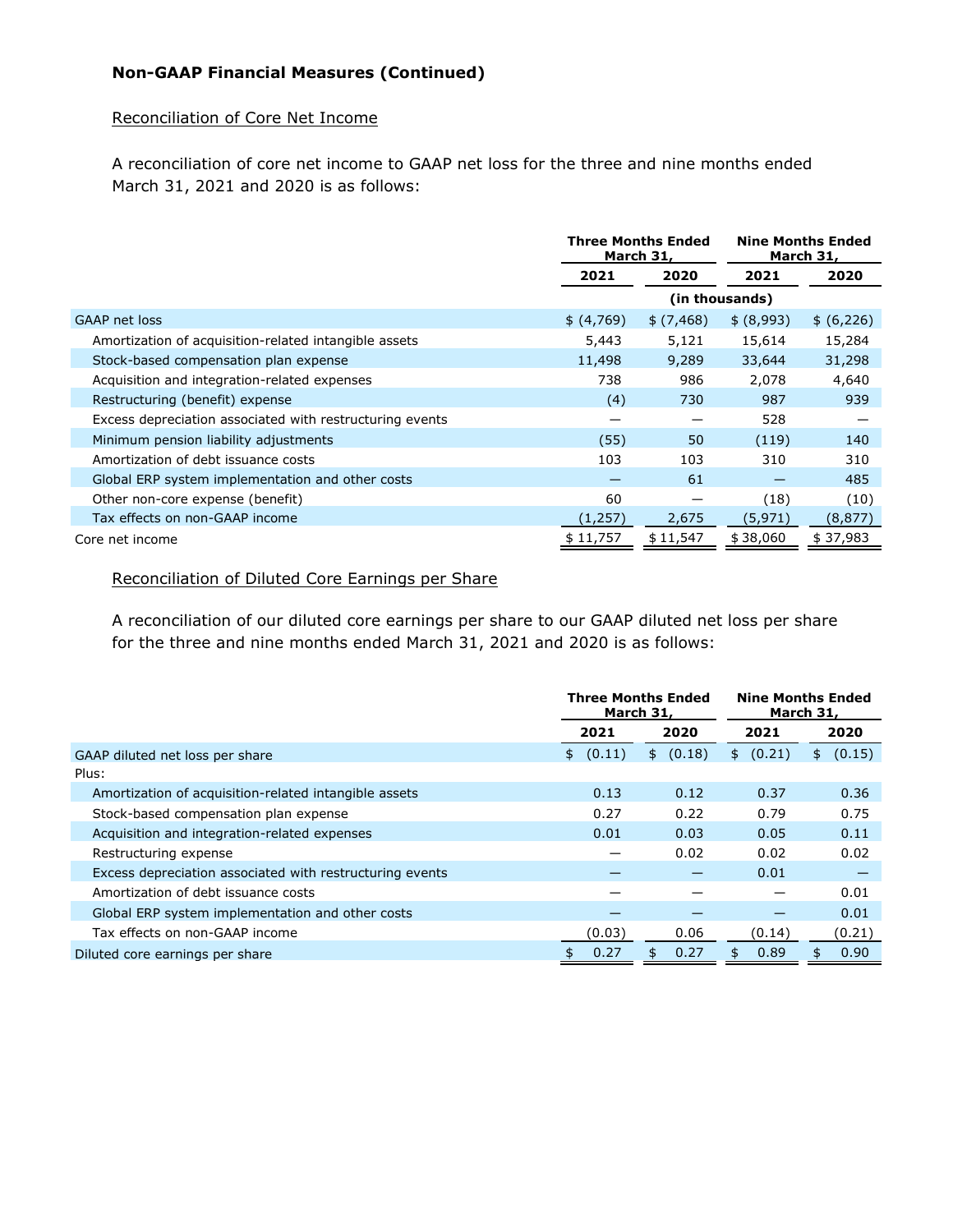### **Non-GAAP Financial Measures (Continued)**

A reconciliation of our non-GAAP weighted average shares used in computing diluted core earnings per share to our GAAP weighted average shares used in computing basic and diluted net loss per share for the three and nine months ended March 31, 2021 and 2020 is as follows:

|                                                                                                                | <b>Three Months Ended</b><br>March 31, |              | <b>Nine Months Ended</b><br>March 31, |              |  |
|----------------------------------------------------------------------------------------------------------------|----------------------------------------|--------------|---------------------------------------|--------------|--|
|                                                                                                                | 2021                                   | 2020         | 2021                                  | 2020         |  |
|                                                                                                                | (in thousands)                         |              |                                       |              |  |
| Numerator:                                                                                                     |                                        |              |                                       |              |  |
| Core net income                                                                                                | 11,757                                 | \$<br>11,547 | 38,060<br>\$                          | 37,983<br>\$ |  |
| Denominator:                                                                                                   |                                        |              |                                       |              |  |
| Weighted average shares used in computing basic net loss<br>per share for GAAP                                 | 42,838                                 | 41,823       | 42,682                                | 41,668       |  |
| Impact of dilutive securities (stock options, restricted stock<br>awards and employee stock purchase plan) (1) | 263                                    | 397          | 245                                   | 350          |  |
| Weighted average shares used in computing diluted core<br>earnings per share                                   | 43,101                                 | 42,220       | 42,927                                | 42,018       |  |

(1) These securities are dilutive on a GAAP basis in periods where we report GAAP net income. These securities are anti-dilutive on a GAAP basis in periods where we report GAAP net loss.

#### Reconciliation of Adjusted EBITDA

A reconciliation of our adjusted EBITDA to our GAAP net loss for the three and nine months ended March 31, 2021 and 2020 is as follows:

|                                                          | <b>Three Months Ended</b><br>March 31, |           |            | <b>Nine Months Ended</b><br>March 31, |
|----------------------------------------------------------|----------------------------------------|-----------|------------|---------------------------------------|
|                                                          | 2021                                   | 2020      | 2021       | 2020                                  |
|                                                          | (in thousands)                         |           |            |                                       |
| <b>GAAP net loss</b>                                     | \$ (4,769)                             | \$(7,468) | \$ (8,993) | \$ (6,226)                            |
| Adjustments:                                             |                                        |           |            |                                       |
| Other expense, net of pension adjustments                | 1,536                                  | 1,237     | 3,700      | 3,044                                 |
| Income tax provision                                     | 1,335                                  | 6,059     | 4,372      | 2,282                                 |
| Depreciation and amortization                            | 8,258                                  | 7,155     | 23,762     | 19,807                                |
| Amortization of acquisition-related intangible assets    | 5,443                                  | 5,121     | 15,614     | 15,284                                |
| Stock-based compensation plan expense                    | 11,498                                 | 9,289     | 33,644     | 31,298                                |
| Acquisition and integration-related expenses             | 738                                    | 986       | 2,078      | 4,640                                 |
| Restructuring (benefit) expense                          | (4)                                    | 730       | 987        | 939                                   |
| Excess depreciation associated with restructuring events |                                        |           | 528        |                                       |
| Global ERP system implementation and other costs         |                                        | 61        |            | 485                                   |
| Other non-core expense (benefit)                         | 52                                     |           | 148        | (10)                                  |
| <b>Adjusted EBITDA</b>                                   | \$24,087                               | \$23,170  | \$75,840   | \$71,543                              |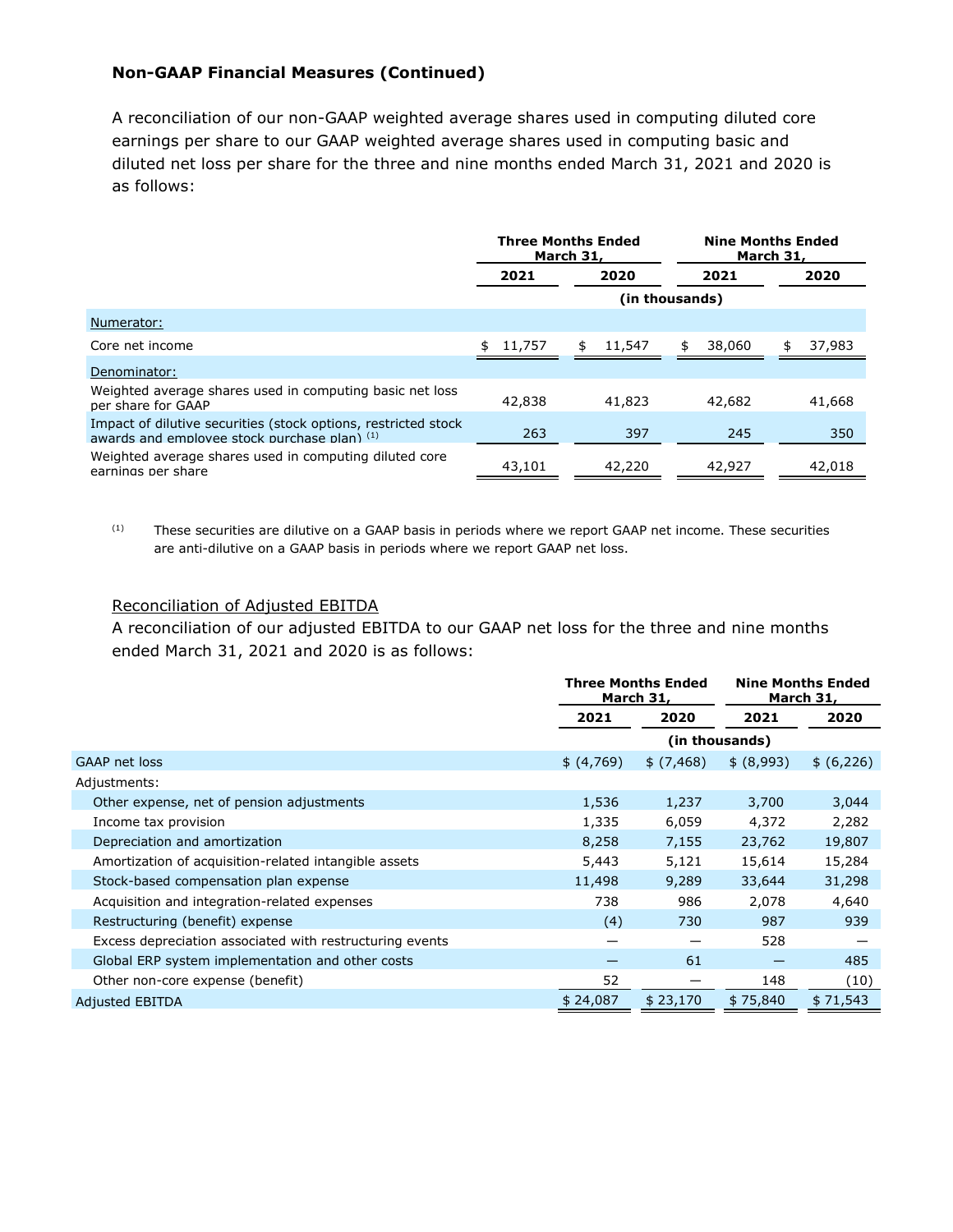### **About Bottomline Technologies**

Bottomline Technologies (Nasdaq: EPAY) makes complex business payments simple, smart, and secure. Corporations and banks rely on Bottomline for domestic and international payments, efficient cash management, automated workflows for payment processing and bill review, and fraud detection, behavioral analytics and regulatory compliance solutions. Thousands of corporations around the world benefit from Bottomline solutions. Headquartered in Portsmouth, NH, Bottomline delights customers through offices across the U.S., Europe, and Asia-Pacific. For more information visit www.bottomline.com.

In connection with this earnings release and our associated conference call, we will be posting additional material financial information (such as financial results, non-GAAP financial projections and non-GAAP to GAAP reconciliations) within the "Investors" section of our website at www.bottomline.com/us/about/investors.

### *Cautionary Language*

*This press release and our responses to questions on our conference call discussing our quarterly results may contain "forward-looking statements" within the meaning of the Private Securities Litigation Reform Act of 1995, including statements reflecting our expectations about our ability to execute on our strategic plans, achieve future growth and profitability, achieve financial goals, expand margins and increase shareholder value. Any statements that are not statements of historical fact (including but not limited to statements containing the words "likely," "should," "may," "believes," "plans," "anticipates," "expects," "forecasts," "look forward", "opportunities," "confident", "trends," "future," "estimates," "targeted," "on track" and similar expressions) should be considered to be forward-looking statements. Statements about the effects of the current and near-term market and macroeconomic environment on Bottomline, including on its business, operations, financial performance and prospects, may constitute forward-looking statements, and are based on assumptions that involve risks and uncertainties that are subject to change based on various important factors (some of which are beyond Bottomline's control). Actual results may differ materially from those indicated by such forward-looking statements as a result of various important factors including, among others, competition, market demand, technological change, strategic relationships, recent acquisitions, international operations and general economic conditions, and including the potential effects of the COVID-19 pandemic on any of the foregoing. For additional discussion of factors that could impact Bottomline Technologies' operational and financial results, refer to our Form 10-K for the fiscal year ended June 30, 2020 and the subsequently filed Form 10-Q's and Form 8-K's or amendments thereto. Any forward-looking statements represent our views only as of today and should not be relied upon as representing our views as of any subsequent date. We do not assume any obligation to update any forward-looking statements to reflect events or circumstances after today's date or to reflect the occurrence of unanticipated events.*

**Media Contact:** Investor Relations Bottomline Technologies 603.501.4899 BTInvestorPR InvestorRelations@bottomline.com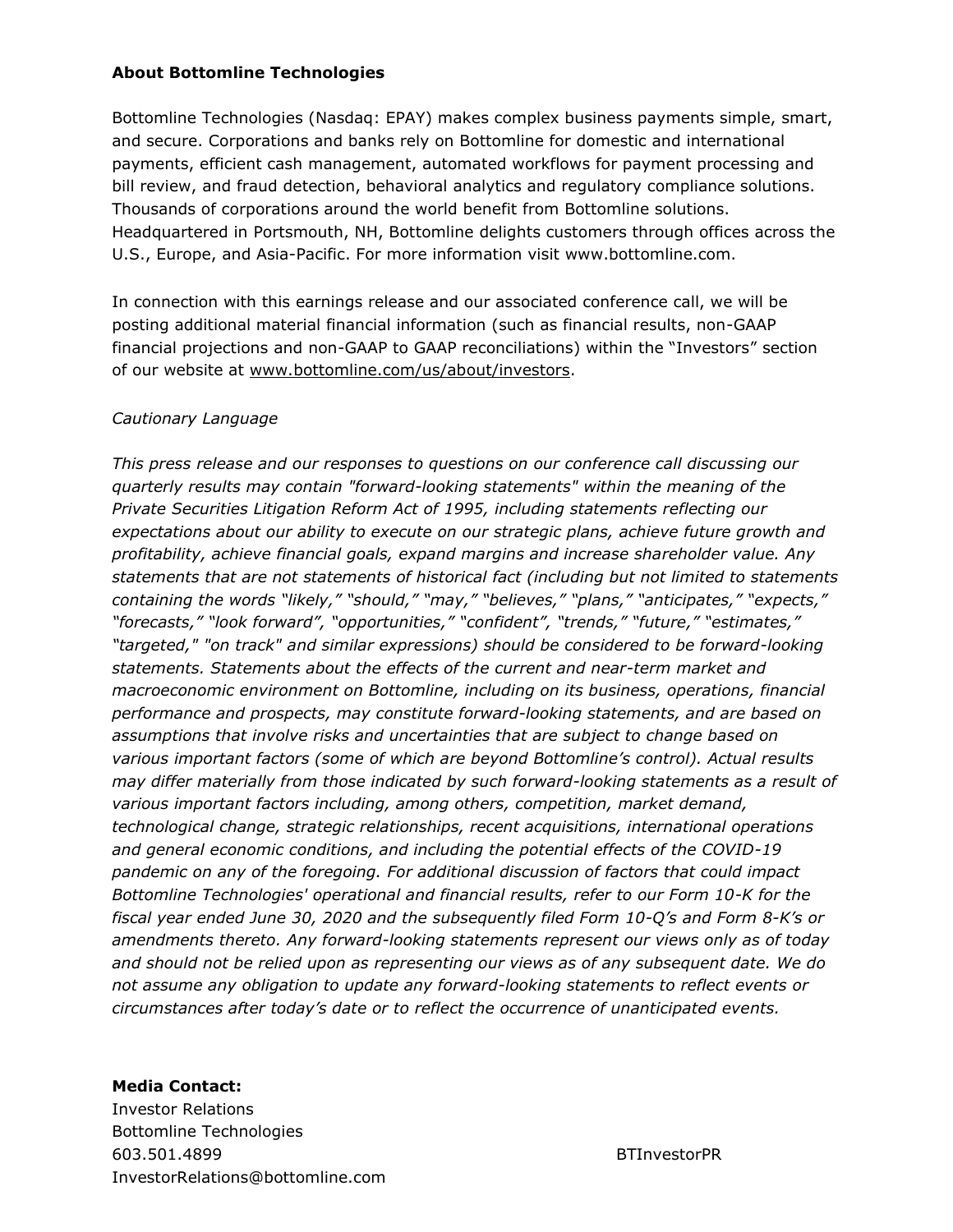#### **Bottomline Technologies Unaudited Condensed Consolidated Statement of Operations (in thousands, except per share amounts)**

|                                                       |              | <b>Three Months Ended</b><br><b>March 31,</b> |              | <b>Nine Months Ended</b><br><b>March 31,</b> |
|-------------------------------------------------------|--------------|-----------------------------------------------|--------------|----------------------------------------------|
|                                                       | 2021         | 2020                                          | 2021         | 2020                                         |
| Revenues:                                             |              |                                               |              |                                              |
| Subscriptions                                         | \$99,939     | \$87,531                                      | \$283,721    | \$251,682                                    |
| Software licenses                                     | 1,092        | 1,546                                         | 3,871        | 6,922                                        |
| Service and maintenance                               | 19,292       | 21,732                                        | 59,878       | 70,618                                       |
| Other                                                 | 562          | 906                                           | 1,804        | 2,360                                        |
| Total revenues                                        | 120,885      | 111,715                                       | 349,274      | 331,582                                      |
| Cost of revenues:                                     |              |                                               |              |                                              |
| Subscriptions                                         | 39,194       | 34,670                                        | 111,607      | 100,884                                      |
| Software licenses                                     | 116          | 82                                            | 332          | 400                                          |
| Service and maintenance                               | 10,450       | 12,534                                        | 31,752       | 38,516                                       |
| Other                                                 | 375          | 643                                           | 1,235        | 1,663                                        |
| Total cost of revenues                                | 50,135       | 47,929                                        | 144,926      | 141,463                                      |
| Gross profit                                          | 70,750       | 63,786                                        | 204,348      | 190,119                                      |
| Operating expenses:                                   |              |                                               |              |                                              |
| Sales and marketing                                   | 31,525       | 27,370                                        | 86,505       | 80,046                                       |
| Product development and engineering                   | 20,224       | 18,000                                        | 57,906       | 54,628                                       |
| General and administrative                            | 15,678       | 13,734                                        | 45,962       | 41,840                                       |
| Amortization of acquisition-related intangible assets | 5,443        | 5,121                                         | 15,614       | 15,284                                       |
| Total operating expenses                              | 72,870       | 64,225                                        | 205,987      | 191,798                                      |
| Loss from operations                                  | (2, 120)     | (439)                                         | (1,639)      | (1,679)                                      |
| Other expense, net                                    | (1, 314)     | (970)                                         | (2,982)      | (2, 265)                                     |
| Loss before income taxes                              | (3, 434)     | (1, 409)                                      | (4,621)      | (3,944)                                      |
| Income tax provision                                  | (1, 335)     | (6,059)                                       | (4, 372)     | (2, 282)                                     |
| Net loss                                              | \$ (4,769)   | \$ (7,468)                                    | \$ (8,993)   | \$ (6,226)                                   |
| Net loss per share:                                   |              |                                               |              |                                              |
| Basic and diluted                                     | (0.11)<br>\$ | (0.18)<br>\$                                  | (0.21)<br>\$ | (0.15)<br>\$                                 |
| Shares used in computing net loss per share:          |              |                                               |              |                                              |
| Basic and diluted                                     | 42,838       | 41,823                                        | 42,682       | 41,668                                       |